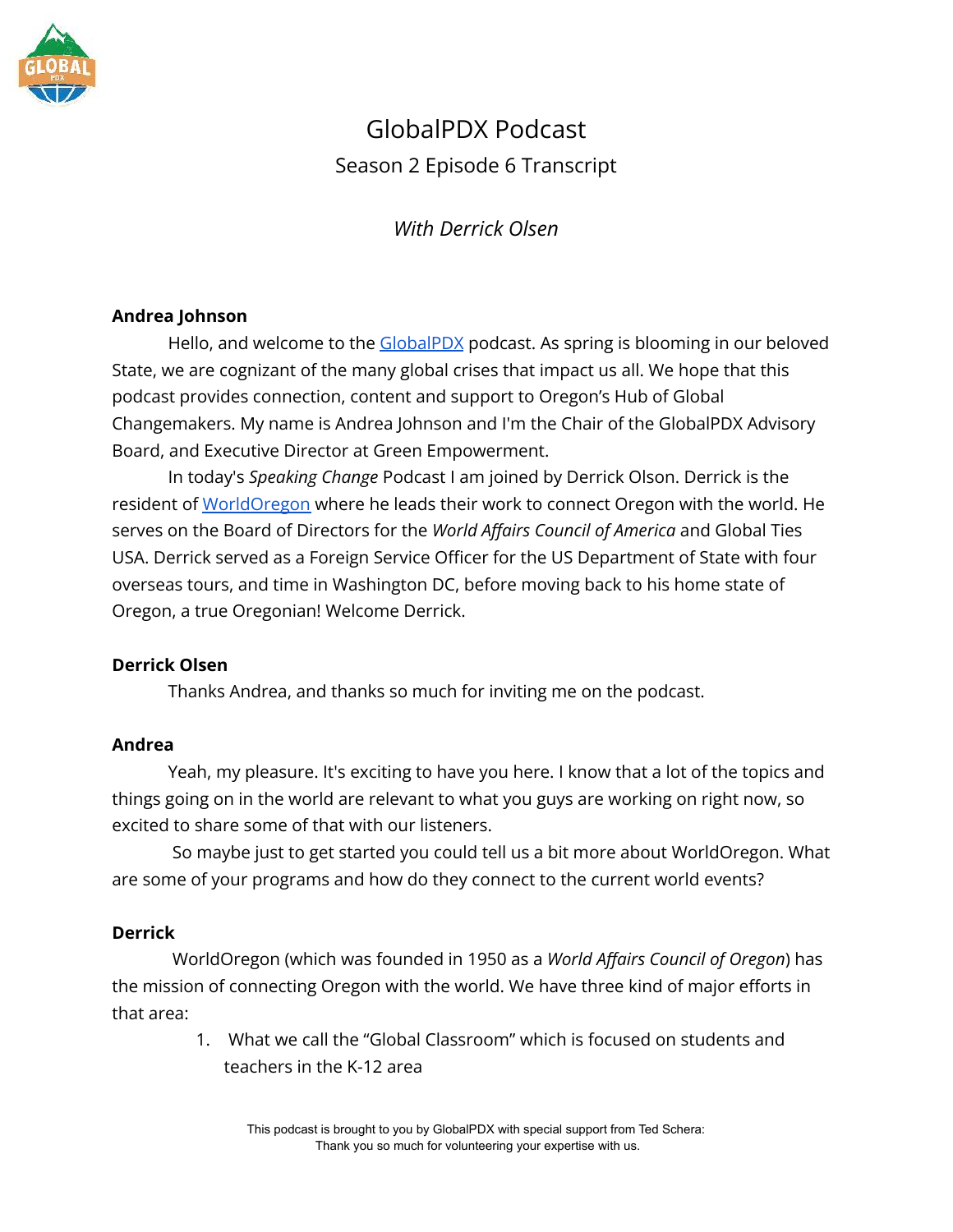

- 2. International Visitors Program: where we connect through the US Department of State to International visitors around the world (both youth and adult)
- 3. And our public programs or "Global Conversations" as we call them: where we have speakers, and art, and films, and trivia, and different ways of connecting our community with experts on issues.

#### **Andrea**

As we planned this podcast you and I had a chance to speak beforehand, so maybe you could give our listeners an example of a current or recent program that you feel like empathizes some of what you guys are focused on right now.

#### **Derrick**

A good one which brings several of these elements together is something we're partnering with the U.S. Department of State on: the *International Women of Courage*. Where the State Department is lifting up women leaders from around the world (primarily from Developing Countries) who have done amazing work in things from environment, gender equality, to entrepreneurism. And WorldOregon is one of the local partners who is partnering to highlight that work and put on a virtual webinar for our community so they can hear about that work. It is a good combination of our work with International visitors and hearing their expertise as well as bringing that knowledge in learning to the local community through a webinar. So we're doing that and it is a good example of a lot of the webinars that we do with experts both academic and from diplomacy, and also those who have lived experiences in some of the *hot issues* of our day.

# **Andrea**

That seems like a really good example. I know that that is happening mid-April so folks might already be tuning in to that. I think your team is in the works of planning it as we're recording this podcast.

So I happen to know that you've been in your role for 6 years because we actually started very similarly and got introduced when we both joined our respective organizations. So 6 years in your role, 2 years of those with covid-19 obviously impacting your work so much that involved International visitors in live in-person events. So rather than talking about that, because that is kind of everybody's reality right now, maybe you could share: what do you see as your role from your position? What are the priorities that you guys have as an organization (beyond just the programs themselves)?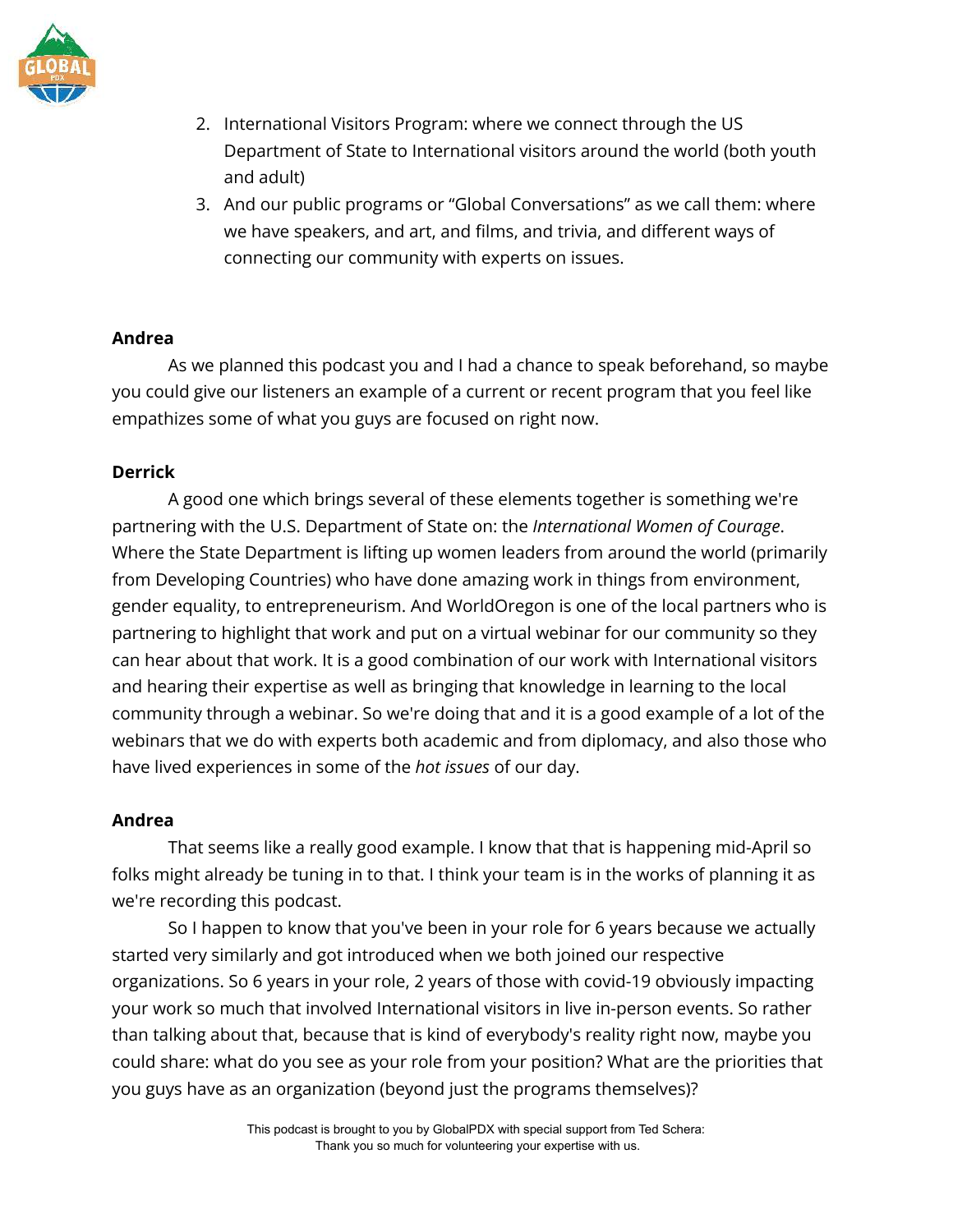

Sure. Yeah, I mean you're right, these last couple years have been a formative experience for all the organizations that survived it. And we are very grateful that we have survived with the support of the community and our partners (both locally and nationally). But it has also been a chance to reflect on our values and our mission. And the terrible events of the pandemic, as well as the Black Lives Matter movement and the terrible police murders of black citizens, including George Floyd, really had a very strong impact on WorldOregon (as it has with many other organizations). It was a catalyst to jump into higher gear our work on Diversity, Equity & Inclusion.

And so we have spent a lot of time during the pandemic with the help of a committee of the Board that we put together, and an outside consultant, to look at "What does Diversity, Equity & Inclusion mean to the organization? How does that connect with our imperative to expand our statewide engagement (since we are the World Affairs Council of *Oregon*, not The World Affairs Council of *Portland*)". And really as the state has grown and diversified how do we reflect those changes in an ever-positive reinforcement circle of improving our programs for local and international engagement. So that has been a real area of reflection (with assistance), and then trying to pivot towards: what does that mean for the programs, for our members, and the wider public.

# **Andrea**

That's a really nice way to share how you can take a movement and actually use it to do some real work, and getting paid support, and getting your organization involved. I think my impression of a World Affairs Council is not necessarily that it has been the most *accessible* everybody (historically). So it's great to hear that you guys are kind of focusing on that and making those programs represent the Oregon Community, as well as the international Affairs piece of it.

# **Derrick**

Yes, absolutely. A couple years ago when we rebranded to doing business as "WorldOregon", part of that emphasis was really trying to better reach out to the Oregon of the 21st century (and not the Oregon when it was founded). So we're retaining our strong history in connection with members and what we have done in a positive way, but also trying to pivot and change. That was, I think, a necessary adaptation that helped us be prepared better for the more intensive work that we're now doing related to Diversity, Equity, & Inclusion. And how can we make sure that we are not seen as an elitist, or you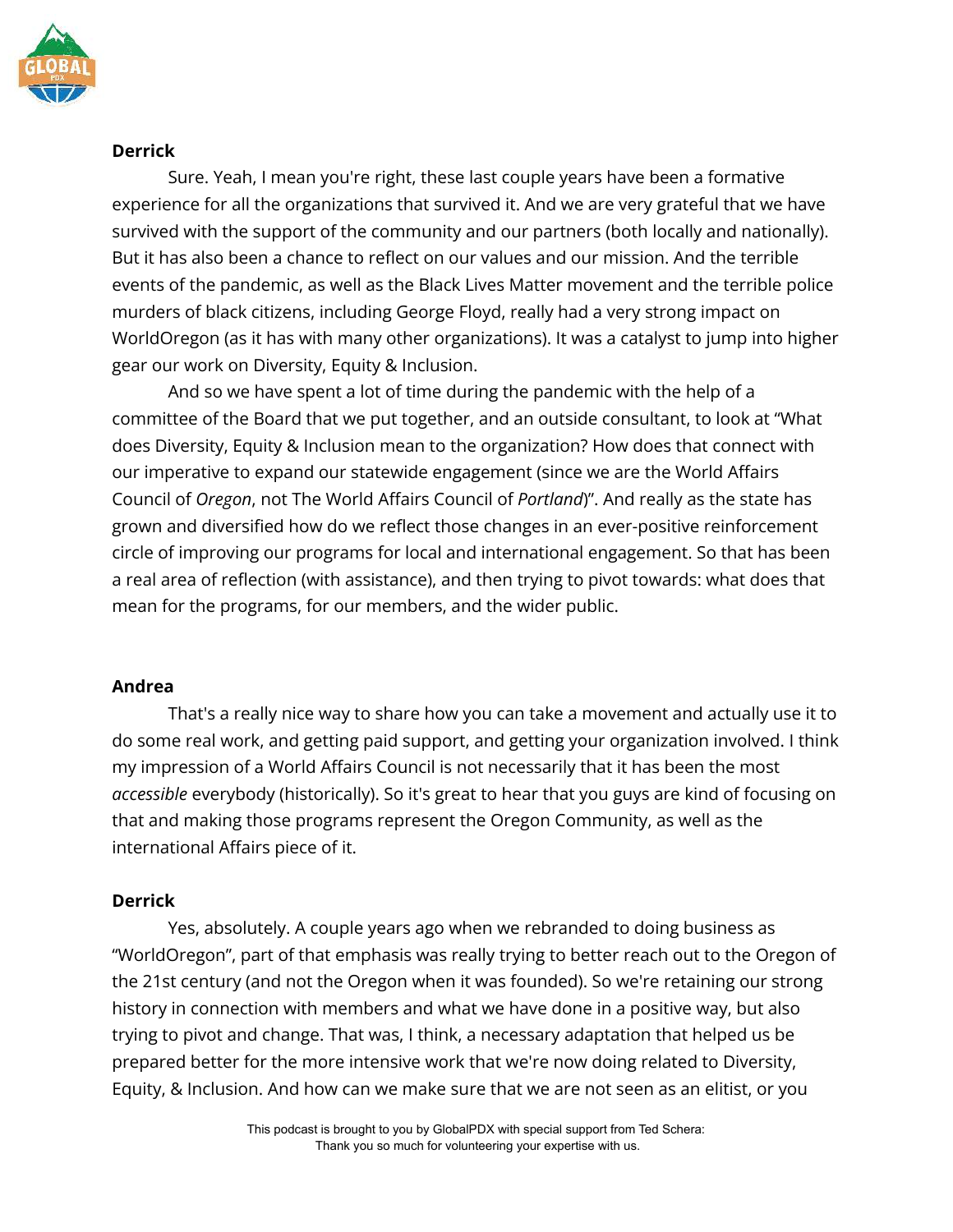

know "clubby organization", but rather one that is open to all. Where we're trying to make the vast majority of our programs free or low-cost, and really to borrow the public radio approach to things: if people are able to help fund our programs that's wonderful. That's fantastic. And if you're not, that's okay because the generosity of your neighbors and Foundations and companies in the area make most of our programs then free (or low-cost) for you. So I think the shift to virtual has helped underline that approach.

# **Andrea**

That's really great. I think it also sounds kind of like a less traditional approach to International Affairs. Do you see that shift happening on a national scale as well? I know that you're really active with the World Affairs Councils of America as well.

# **Derrick**

That's a good question. I think there will always be a place for a senior official reflecting back (whether it was their Memoirs or their experiences) as I grow older, thinking of myself as a senior official looking back, you know there's always an important place for that. And, at the same time, we have really tried to shift so we have more and more speakers (which is the higher profile events), for those that are actively making change now. So rather than sharing "War Stories", it's talking about the work they're doing as a policy maker, as an activist, as a journalist, and we mix that in with those reflecting upon their roles over time. And I think it can both Value the Heritage of the organization and those who have done amazing things in the field of international affairs, and bring in more people who have unique lived experiences. Who are maybe not just an academic expert on a topic but have lived in that country (or maybe our part of the diaspora community). And so I think it's a richer weaving of that, I've seen a lot of that reflected in our sister World Affairs Councils around the US and especially in the local level. In Washington DC it often tends to be more traditional speakers (you might imagine). And so the National Organization working with local councils has been working very hard to diversify and to expand who is the speaker for a program. Because I think it's critical if we are to connect with and reflect the communities we serve.

# **Andrea**

So you are talking quite a bit about speakers, is this part of the upcoming speaker series? Do you want to tell us a little bit about that?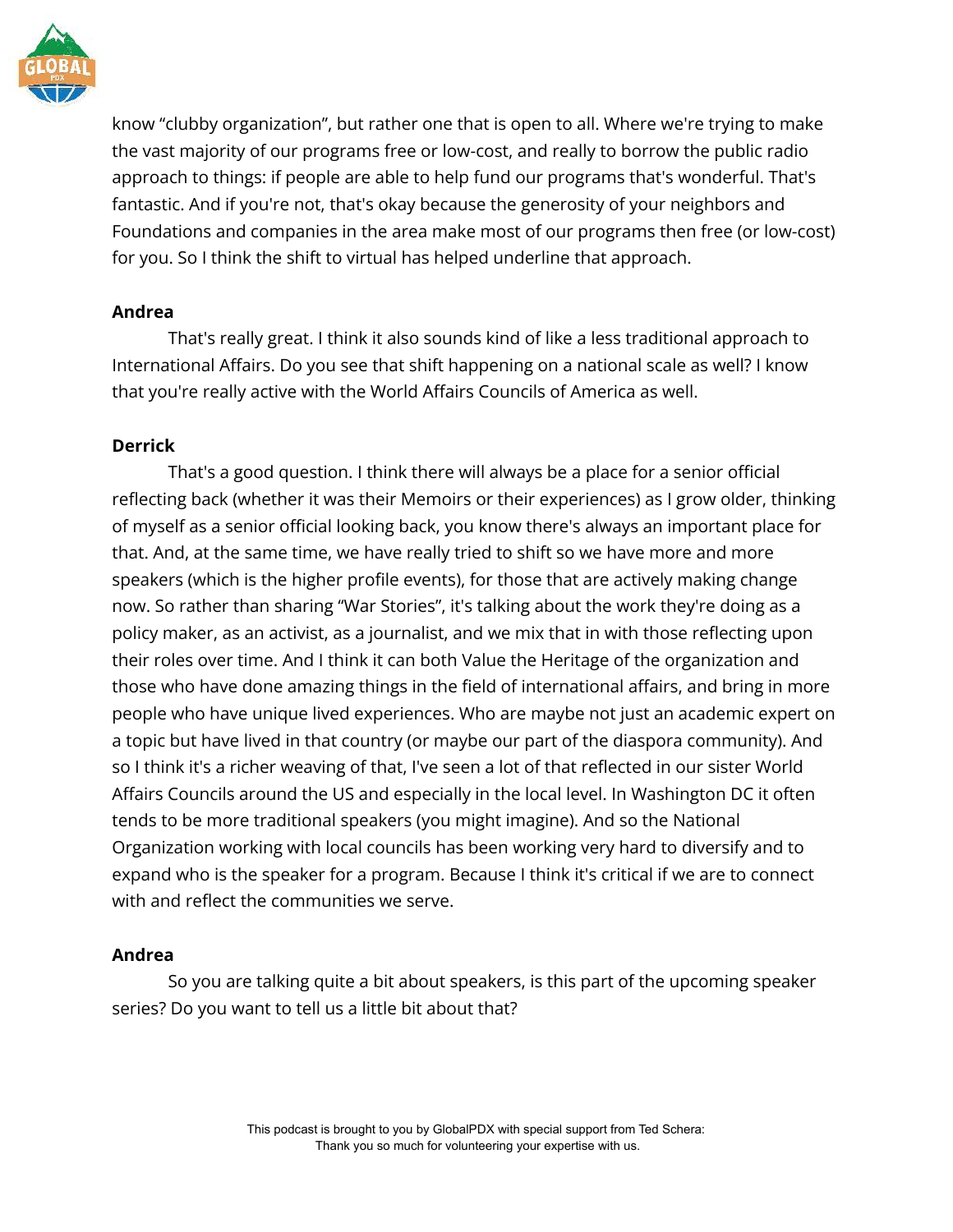

Yeah, sure. So one of the things we are known for (probably the most prominent public engagement) is the International Speaker Series which was founded by our former president of Berkeley who now of course is the Junior Senator from Oregon. And so 22 years ago he founded the International Speaker Series and ever since then it has been a premier place to gather with world leaders that have ranged from Hillary Clinton, to the Dalai Lama, to Nikole Hannah-Jones. And it's mostly done in person (like everything else, adapted for virtual this year) it kicking off probably about the time that this podcast be released, with Soledad O'Brien the journalist, and will include engagement in a number of topics including

- Looking at tribal sovereignty
- And the idea of international with the US with many nations within it (which is why I think she topic but see the Northwest)
- And looking some at the terrible Russian invasion of Ukraine with expert Fiona Hill that many people know of.
	- She will be talking about it from a policy perspective.
	- Also we have a photo journalist talking about it with some of the images that she has taken (both in Ukraine and other tragic war zones around the world).

So it's a chance for us to really engage with a broad community, to invite in students, and you know really bring some of the leading thinkers into people's living rooms.

# **Andrea**

You brought up the invasion of Ukraine and I feel like it is probably top-of-mind for all of our listeners as an ongoingconflict. How do you see the mission of WorldOregon fitting into those types of global issues? How does your role within the Oregon community emphasize the importance of it, bring attention to it, etc.?

# **Derrick**

Right, it's a good question. Especially since I think it's important for me to realize as someone who grew up in the Cold War that as a frame of reference (even though I'm not saying or a new Cold War) but it gives you a frame of reference for Russian aggression. For many in our community (especially the young ones) they don't have that frame of reference. So I think part of it is also helping to bring experts or working with the local Ukrainian American communities to be able to highlight things that people may not have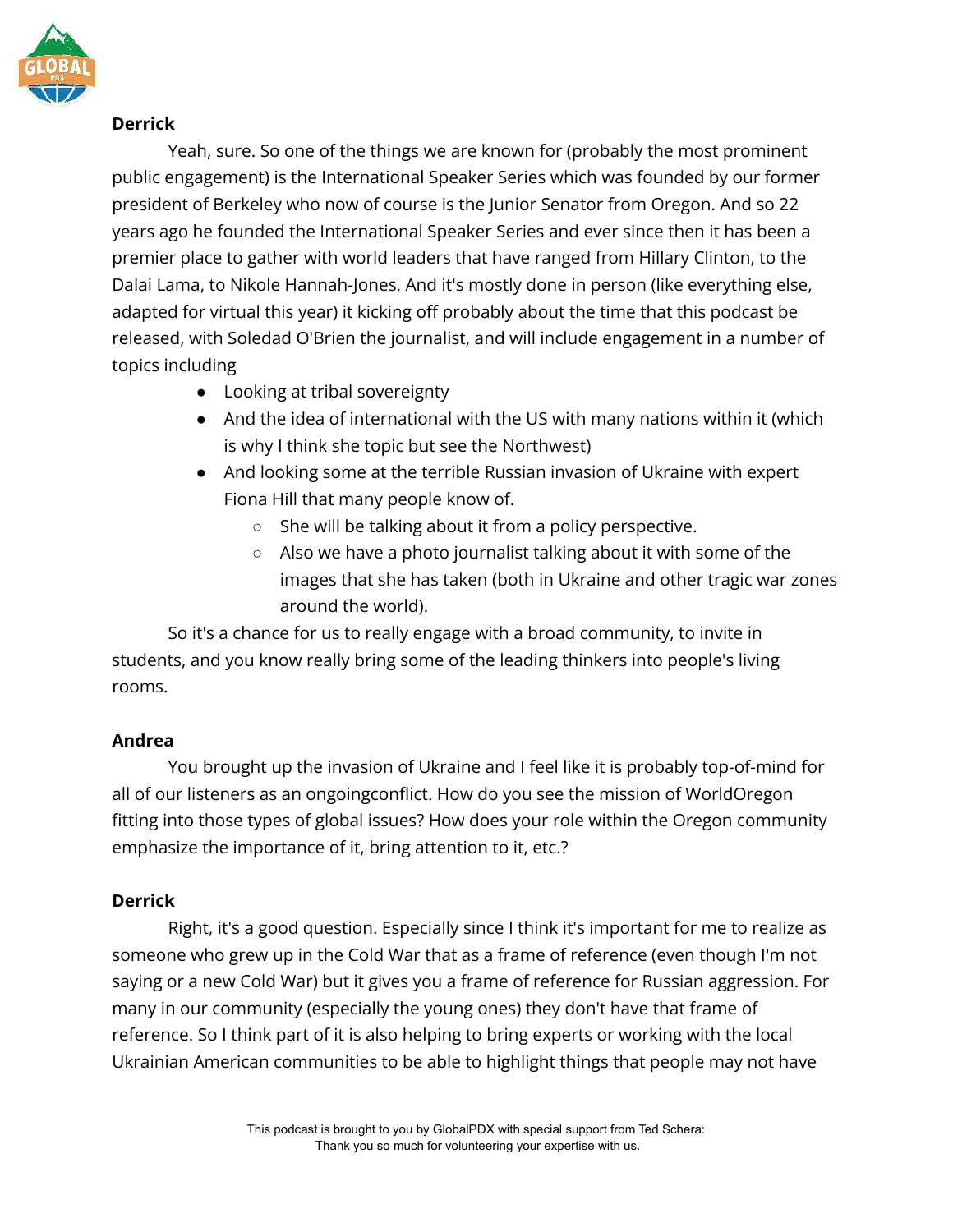

the context for, because it's been so many years since the wall fell. And the overall approach to the East-West standoff in Eastern Europe.

I was putting together some remarks for another event the other day and what occurred to me was: if we seek to grow peaceful global cooperation and discussion (not agreement on every issue but being able to peacefully discuss our differences) then dictatorship, hate (whether its domestic or International) is a very big threat to that. So we came out with a very strong statement about it (backed by our committee of our board) really to empathise how this is a threat, and there's so many terrible conflicts, unfortunately, in the world, but because of the nuclear standoff is even more critical. And that makes it more important to call out *why this is wrong* and why organizations like ours, and other Community Partners who are doing *citizen diplomacy* and people-to-people exchanges. Why it is so important to have those peaceful exchanges (and disagreements) and it is really antethetical everything that President Putin has done.

#### **Andrea**

Yeah it is pretty devastating to watch. And one of the things I have thought about quite a bit recently as just being able to throw myself into Green Empowerment work, and work with GlobalPDX allows me to focus on those small ways that I can have some positive impacts. So I Imagine That by creating those spaces for discussion and and education it similarly like WorldOregon it might be a small piece but it is an *important piece* of building awareness and hopefully a more peaceful Global Community.

#### **Derrick**

Absolutely and I think we (on this issue and other issues like Global poverty, or the fight against climate change, houselessness) is combining our ability convene experts and have discussions, and have people to people exchanges with with International Leaders, with other nonprofits (like Green Empowerment) that are doing direct service work to communities in crisis. Whether that's locally in your community, through Habitat for Humanity, the work Green Empowerment does overseas, or a whole host of other ones, we always encourage people who come to our programs to look for a way to engage with us: through volunteer, through donations. Because I believe that there is both the short-term impact that nonprofits are working on to combat these problems, as well as the long-term discussion and the relationships, and the background that form that. You can't neglect one or the other. And so I see that as a hand in hand, and so we always encourage folks to not only engage with the World Affairs Council in their Community, but also whatever local charity that is helping people in need, be that in the US or overseas.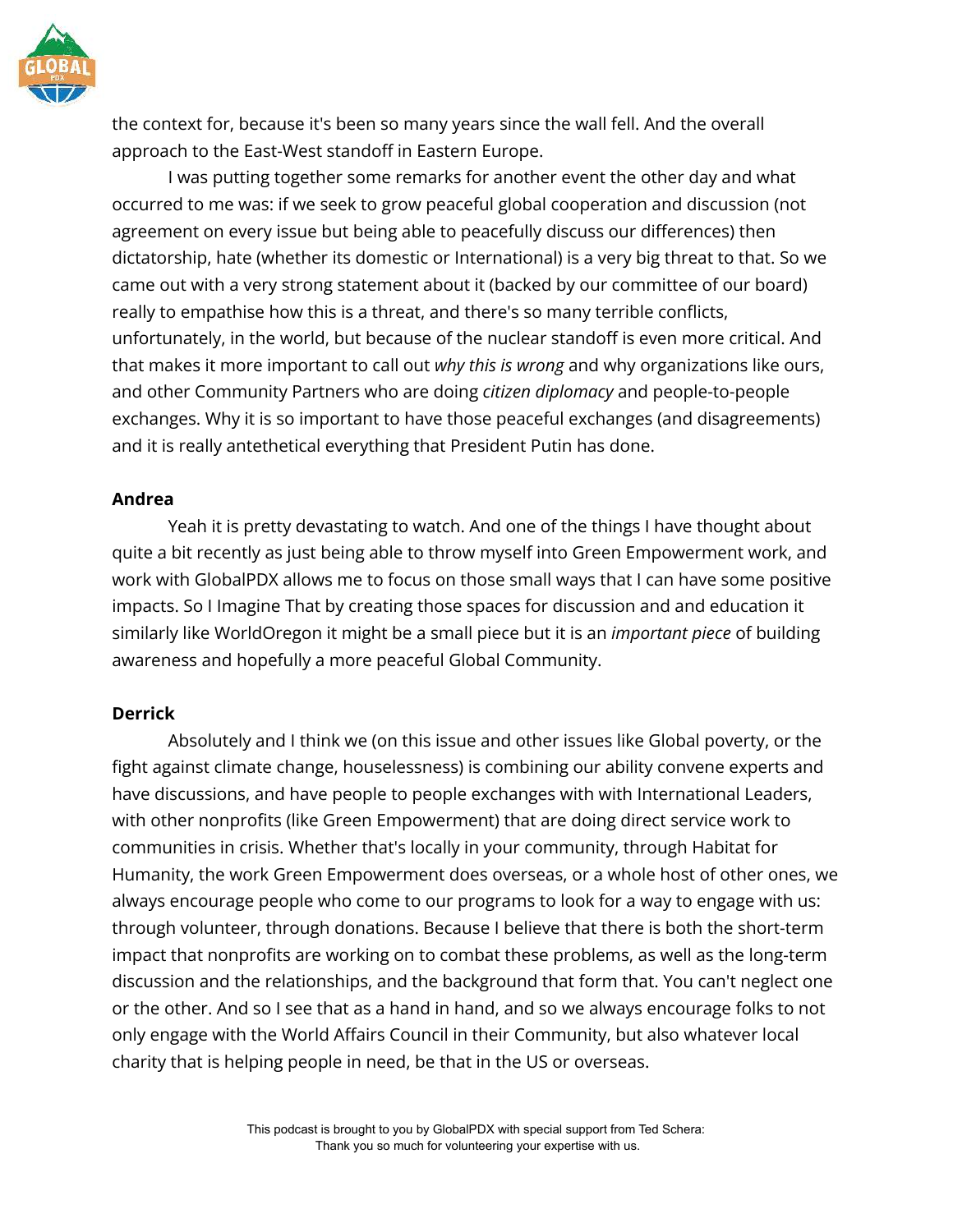

# **Andrea**

I would emphasize for some of our listeners that might be GlobalPDX members (or folks like me working in international development), its really worth staying up-to-date on the WorldOregon activities could there have been opportunities for Green Empowerment over the years to really connect with some of your International visitors. I've got to participate in some really insightful conversations, share resources/lessons learned. And I do think it creates a great opportunity to make that connection for those of us who are actually supporting this work abroad.

So one thing I think would be interesting for our listeners to hear about: you mentioned your age a few times, but focusing on your career path might be an interesting perspective. You are the leader of WorldOregon, but how much your time in the Foreign Service, and doing tours overseas, but also being an Oregonian, like how does that kind of shape you as the leader of WorldOregon now?

# **Derrick**

It's a good question and I mentioned my age sort of jokingly, but as a white male in a position of leadership who is middle-aged, I think I have two very cognizant of the advantages and privileges that affords me. And then how do I use my role to help you know as with our work on Diversity, Equity & Inclusion to listen to others who have more experience and knowledge in that area. How do I partner with groups who can expand what we do? How can I draw on my experiences as someone who grew up here, and went out of state in the 80's for college, and then work, and then came back to a much more diverse and economically engaged-with-the-world Oregon than when I grew up? And so I try to bring my perspective to that and then connect with all those who have incredible expertise that I don't have (whether that's on our team, on staff, on our board, or out in Community organizations). When I was talking this morning to some Oregon State High School Model UN students about how you know the Revolutionary is really of the Oregon economy into see you know the critical nature of advanced manufacturing and semiconductors in the Oregon economy and what that means for international trade & investment. Much was not there when I grew up here in the seventies.

And I think kind of like the cold war discussion, its something is not necessarily… for folks to grew up post-that change in our International connections and economy they may not realize it or take it for granted. The fact that we are the smallest metro area (Portland that is) to have a nonstop flight to both Asia and Europe… most people don't realize that, and that's not by accident. It's by a lot of hard work from Partners in the community, and the Port of Portland, and Delta Airlines, and others to make sure that that happens. And so I think it's an intentional approach (as I was saying to the students): why being aware of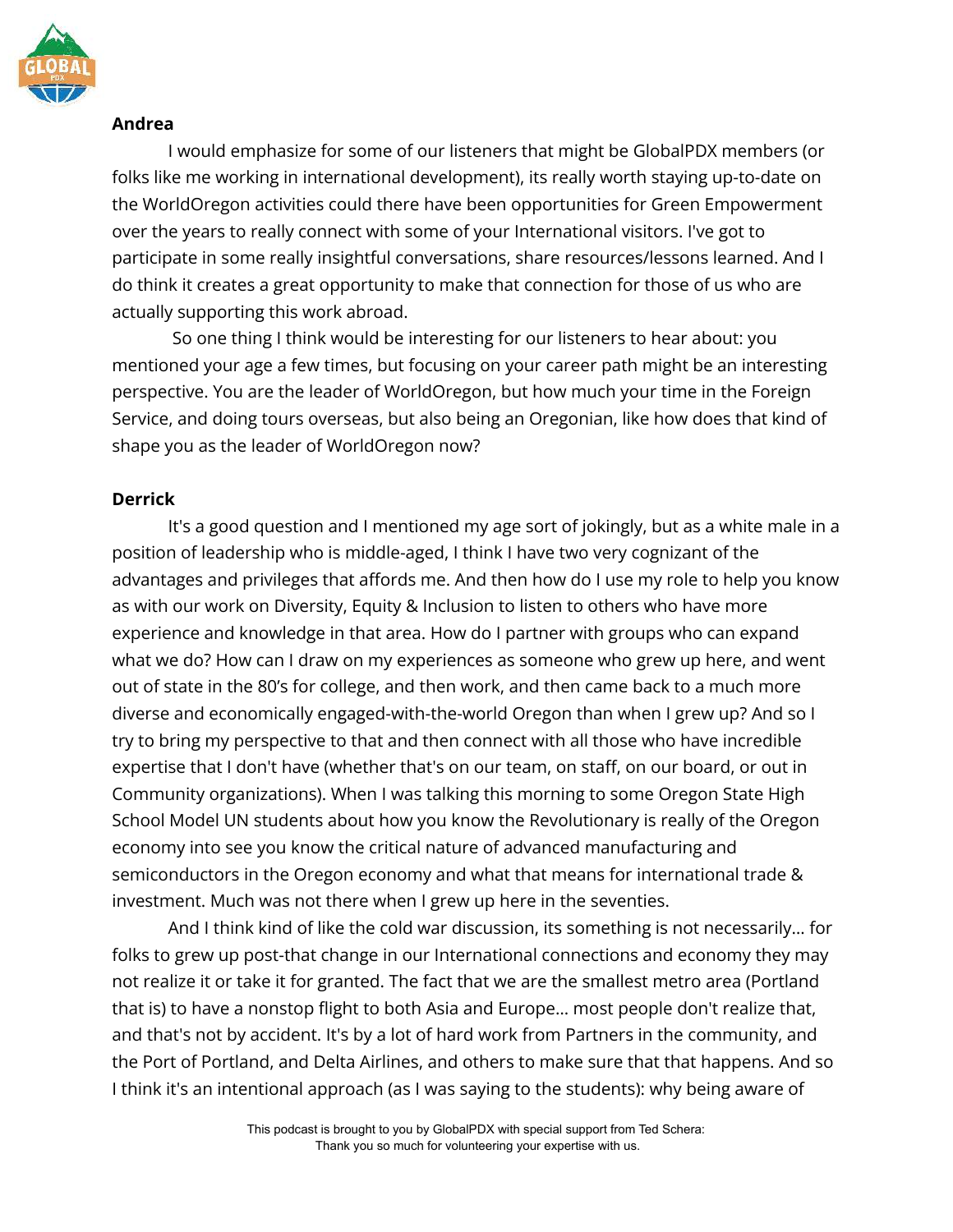

global issues and not only want to share what we've done (all the things that are special about Oregon), but also what we can learn from other cultures and try to balance that off. So that is the approach that I try to take, you know we don't always hit the mark, but that is what I try to bring so that my experience can be the benefit of those who come to one of our programs.

# **Andrea**

A super interesting perspective, and I appreciate you acknowledging some of the privilege in your experiences and how you can use that for good, right? And for *learning*.

#### **Derrick**

And to reach out when you need help! Contracting with a consultant on strategic planning, or on Diversity Equity & Inclusion, asking Board Members who have different experiences for what is missing. Working with groups not only like GlobalPDX (which has been a fabulous way to connect with the community working on International relief and development), but also groups like *Partners In Diversity* that help with looking to expand the diversification of staff and board and programming. I've just found that, and other groups like *Nonprofit Association Oregon* very helpful to provide different perspectives. It doesn't mean you have to say *you can't be a leader*, in some areas. In some areas WorldOregon *is* a leader, *and* we are also happy to partner and play a background role with other groups in the community if that's more appropriate depending on the program. I mean we're partnering with a half-dozen different groups right now on some programs recognizing genocide (which has sadly occured in many countries internationally) and looking back, and programs about cultural erasure, and that's again one where we partner with a whole bunch of other communities and sometimes we're helping a moderate, sometimes we're in the background, because really through partnership I think we can lift up those issues more for the community.

# **Andrea**

For those who know Green Empowerment, that resonates and is near and dear to my heart as well. That belief that we're stronger together and having authentic Partnerships can really advance a more Equitable world and in the case of WorldOregon that's helping our state be better connected to the world.

So with all these activities coming up, what are ways that people could get more involved with WorldOregon (besides just attending your programs)? Are there other ways to get engaged?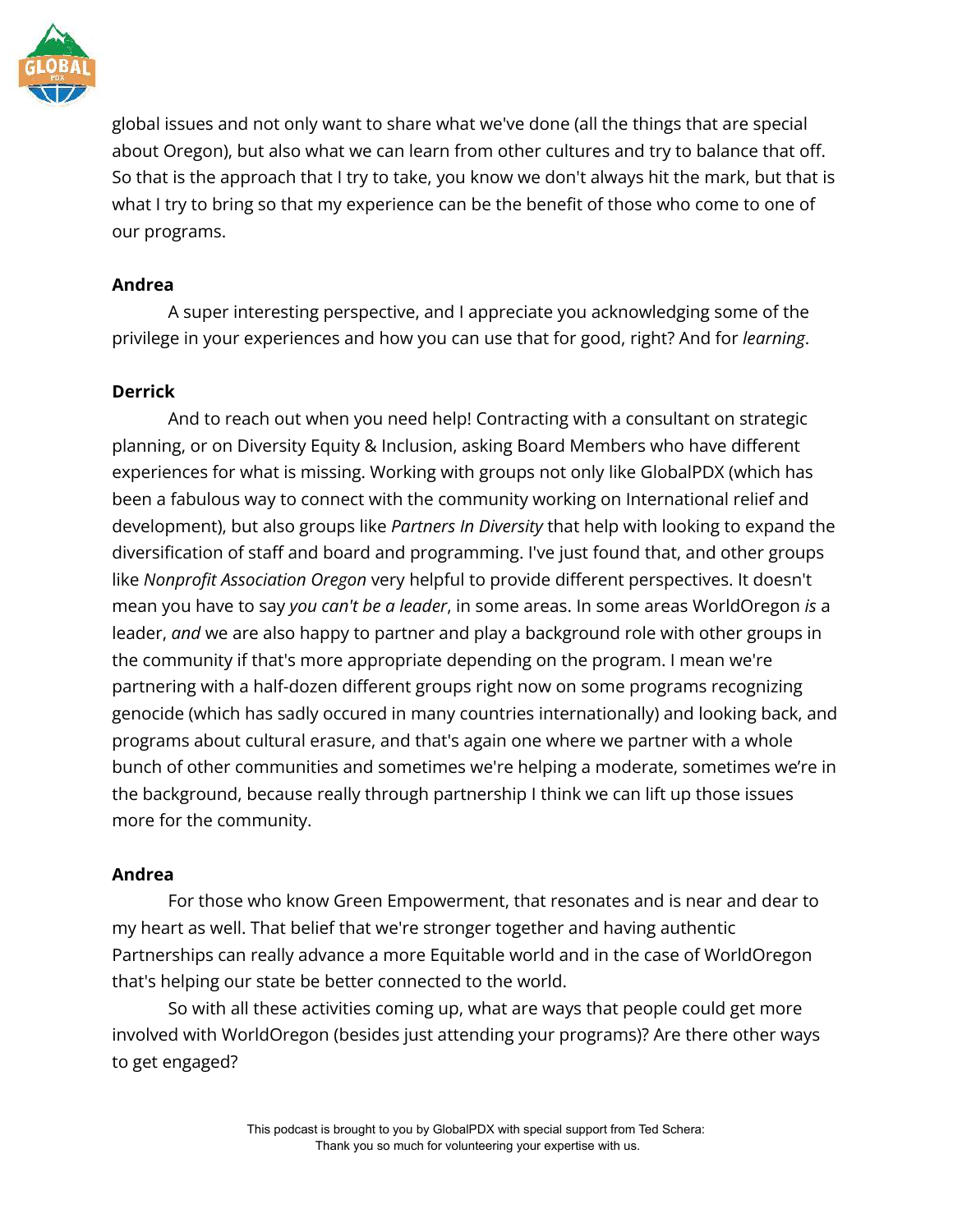

Sure! Just about at the time when this podcast will probably be coming out, on April 28th, we're having our annual fundraiser *World Quest.* Not only is this a chance for people to support the organization through donations, more importantly is a chance for us to report out and share what's going on. So we are going to have a short video from one of our *young leaders in action,* a High School alumni who is going on now to graduate from college and working in media and stayed engaged with us; talking about how her work with us helped in her growth. And it's a chance for our Board to connect with the community, and really tell some stories.

While I would never say anything positive about the pandemic, the bright side of the virtual means as we're able to connect with a lot more people. So we will put these out virtually and really it's almost like an audio-visual annual report of: what's going on with the organization, and how people might be able to get back involved by hosting International visitors, or engaging with youth, for coming to our programs as WorldOregon and many other organizations make that transition back to in-person. So I'm looking forward to that, it's always a great way to connect with our community and to really let them know how they've helped us survive and thrive during the pandemic.

# **Andrea**

Thats great. So that's World Quest on April 28th and I am assuming people can go to worldoregon.org to learn more.

# **Derrick**

That's right and it would be great to see people there. We try to meet the community where they're at, and hopefully the community members can find what interests them about the work we do and again in partnership with all these great local Partners from GlobalPDX to others in any Community.

# **Andrea**

Last question I have for you: many of our listeners are probably feeling similar to me right now that the world feels like it's just in crisis, after crisis. COVID, the recent climate report, Russian invasion of Ukraine, all these things that we've kind of highlighted today talking to our own political struggles here in the US. WorldOregon really touches all of these in some ways. And so how do you stay motivated and do you have any optimism to offer?